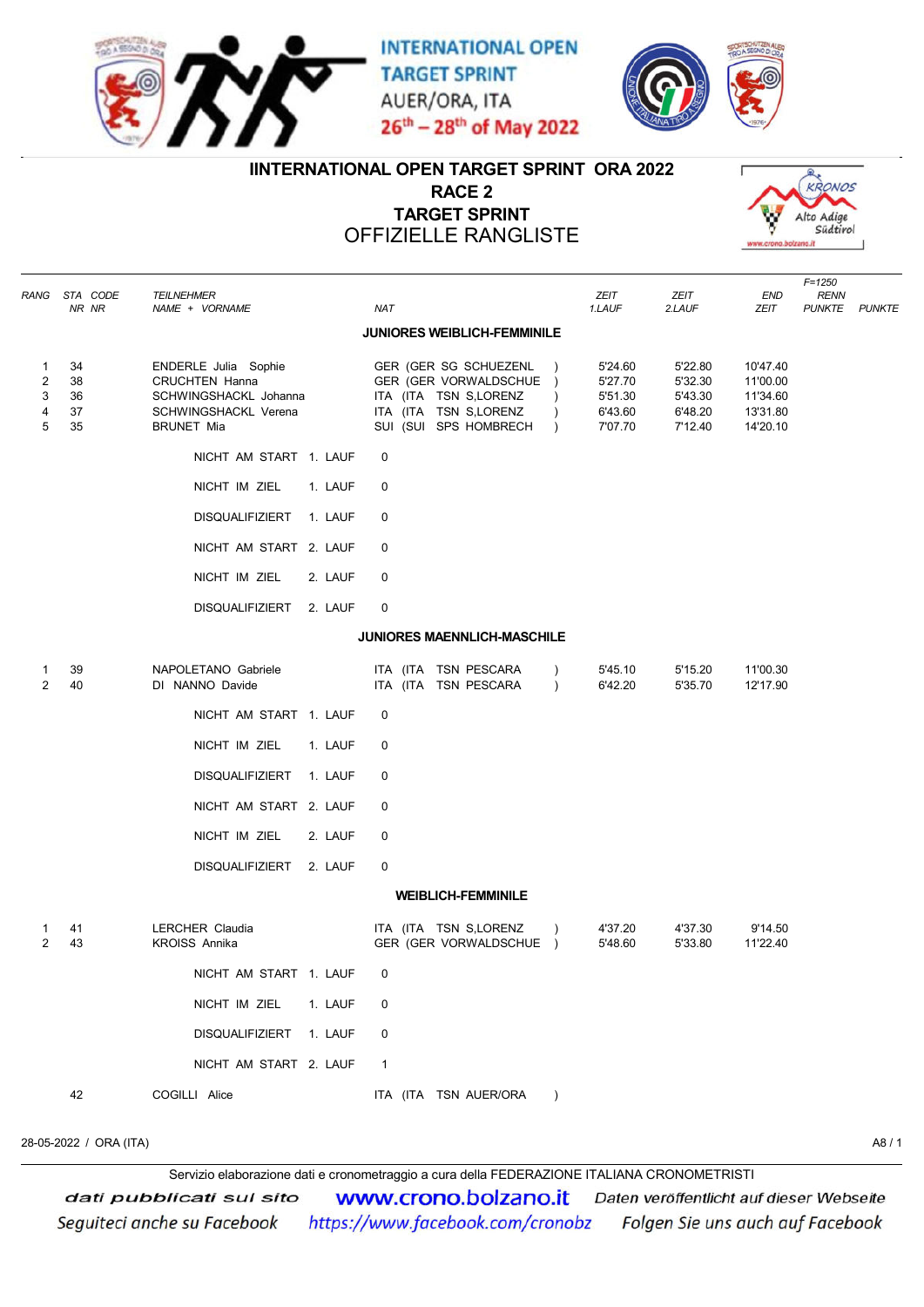| RANG                                     |                      | STA CODE<br>NR NR | <b>TEILNEHMER</b> | NAME + VORNAME                                                                  |         | <b>NAT</b>     |                                                                                                |                                                    |               | ZEIT<br>1.LAUF                           | ZEIT<br>2.LAUF                           | END<br>ZEIT                                 | $F = 1250$<br><b>RENN</b><br><b>PUNKTE PUNKTE</b> |  |
|------------------------------------------|----------------------|-------------------|-------------------|---------------------------------------------------------------------------------|---------|----------------|------------------------------------------------------------------------------------------------|----------------------------------------------------|---------------|------------------------------------------|------------------------------------------|---------------------------------------------|---------------------------------------------------|--|
|                                          |                      |                   |                   | NICHT IM ZIEL                                                                   | 2. LAUF | 0              |                                                                                                |                                                    |               |                                          |                                          |                                             |                                                   |  |
|                                          |                      |                   |                   | DISQUALIFIZIERT 2. LAUF                                                         |         | 0              |                                                                                                |                                                    |               |                                          |                                          |                                             |                                                   |  |
|                                          |                      |                   |                   |                                                                                 |         |                |                                                                                                | <b>MASTER DAMEN.FEMMINILE</b>                      |               |                                          |                                          |                                             |                                                   |  |
| 1<br>$\overline{2}$                      | 45<br>44             |                   |                   | <b>CRUCHTEN Anita</b><br>SAUTTER Claudia                                        |         |                |                                                                                                | GER (GER VORWALDSCHUE )<br>GER (GER HSG MUENCHEN ) |               | 6'54.70<br>11'43.10                      | 6'54.80<br>11'46.20                      | 13'49.50<br>23'29.30                        |                                                   |  |
|                                          |                      |                   |                   | NICHT AM START 1. LAUF                                                          |         | 0              |                                                                                                |                                                    |               |                                          |                                          |                                             |                                                   |  |
|                                          |                      |                   |                   | NICHT IM ZIEL                                                                   | 1. LAUF | 0              |                                                                                                |                                                    |               |                                          |                                          |                                             |                                                   |  |
|                                          |                      |                   |                   | DISQUALIFIZIERT 1. LAUF                                                         |         | 0              |                                                                                                |                                                    |               |                                          |                                          |                                             |                                                   |  |
|                                          |                      |                   |                   | NICHT AM START 2. LAUF                                                          |         | 0              |                                                                                                |                                                    |               |                                          |                                          |                                             |                                                   |  |
|                                          |                      |                   |                   | NICHT IM ZIEL                                                                   | 2. LAUF | 0              |                                                                                                |                                                    |               |                                          |                                          |                                             |                                                   |  |
|                                          |                      |                   |                   | DISQUALIFIZIERT 2. LAUF                                                         |         | 0              |                                                                                                |                                                    |               |                                          |                                          |                                             |                                                   |  |
|                                          |                      |                   |                   |                                                                                 |         |                |                                                                                                | <b>MAENNLICH - MASCHILE</b>                        |               |                                          |                                          |                                             |                                                   |  |
| $\mathbf{1}$<br>$\overline{2}$<br>3<br>4 | 50<br>46<br>48<br>51 |                   |                   | MACALLI Marcello<br>CIRELLI Davide<br><b>WEBER Markus</b><br>FERRAZZINI Michele |         |                | ITA (ITA TSN GARDONE<br>ITA (ITA TSN L'AQUILA<br>ITA (ITA TSN S,LORENZ<br>ITA (ITA TSN GARDONE |                                                    | $\lambda$     | 4'40.70<br>5'12.80<br>5'40.60<br>7'05.40 | 4'39.80<br>5'02.80<br>5'08.90<br>6'06.80 | 9'20.50<br>10'15.60<br>10'49.50<br>13'12.20 |                                                   |  |
|                                          |                      |                   |                   | NICHT AM START 1. LAUF                                                          |         | $\mathbf{1}$   |                                                                                                |                                                    |               |                                          |                                          |                                             |                                                   |  |
|                                          | 49                   |                   |                   | UNTERPERTINGER Georg                                                            |         |                | ITA (ITA TSN AUER/ORA                                                                          |                                                    | $\lambda$     |                                          |                                          |                                             |                                                   |  |
|                                          |                      |                   |                   | NICHT IM ZIEL                                                                   | 1. LAUF | 0              |                                                                                                |                                                    |               |                                          |                                          |                                             |                                                   |  |
|                                          |                      |                   |                   | <b>DISQUALIFIZIERT</b>                                                          | 1. LAUF | 0              |                                                                                                |                                                    |               |                                          |                                          |                                             |                                                   |  |
|                                          |                      |                   |                   | NICHT AM START 2. LAUF                                                          |         | 0              |                                                                                                |                                                    |               |                                          |                                          |                                             |                                                   |  |
|                                          |                      |                   |                   | NICHT IM ZIEL                                                                   | 2. LAUF | 0              |                                                                                                |                                                    |               |                                          |                                          |                                             |                                                   |  |
|                                          |                      |                   |                   | <b>DISQUALIFIZIERT</b>                                                          | 2. LAUF | 0              |                                                                                                |                                                    |               |                                          |                                          |                                             |                                                   |  |
|                                          |                      |                   |                   |                                                                                 |         |                |                                                                                                | <b>MASTER MAENNLICH-MASCHILE</b>                   |               |                                          |                                          |                                             |                                                   |  |
| 2                                        | 52<br>53             |                   |                   | <b>WEBER Erwin</b><br>SAUTTER Rudolf                                            |         |                |                                                                                                | GER (GER VORWALDSCHUE)<br>GER (GER HSG MUENCHEN )  |               | 5'37.10<br>6'50.60                       | 5'13.70<br>6'48.90                       | 10'50.80<br>13'39.50                        |                                                   |  |
|                                          |                      |                   |                   | NICHT AM START 1. LAUF                                                          |         | 0              |                                                                                                |                                                    |               |                                          |                                          |                                             |                                                   |  |
|                                          |                      |                   |                   | NICHT IM ZIEL                                                                   | 1. LAUF | 0              |                                                                                                |                                                    |               |                                          |                                          |                                             |                                                   |  |
|                                          |                      |                   |                   | DISQUALIFIZIERT 1. LAUF                                                         |         | 0              |                                                                                                |                                                    |               |                                          |                                          |                                             |                                                   |  |
|                                          |                      |                   |                   | NICHT AM START 2. LAUF                                                          |         | $\overline{1}$ |                                                                                                |                                                    |               |                                          |                                          |                                             |                                                   |  |
|                                          | 47                   |                   |                   | <b>BRUNET Fabrice</b>                                                           |         |                |                                                                                                | SUI (SUI SPS HOMBRECH                              | $\rightarrow$ |                                          |                                          |                                             |                                                   |  |
|                                          |                      |                   |                   | NICHT IM ZIEL                                                                   | 2. LAUF | 0              |                                                                                                |                                                    |               |                                          |                                          |                                             |                                                   |  |
|                                          |                      |                   |                   | DISQUALIFIZIERT                                                                 | 2. LAUF | 0              |                                                                                                |                                                    |               |                                          |                                          |                                             |                                                   |  |
|                                          |                      |                   |                   |                                                                                 |         |                |                                                                                                |                                                    |               |                                          |                                          |                                             |                                                   |  |

 $\overline{a}$